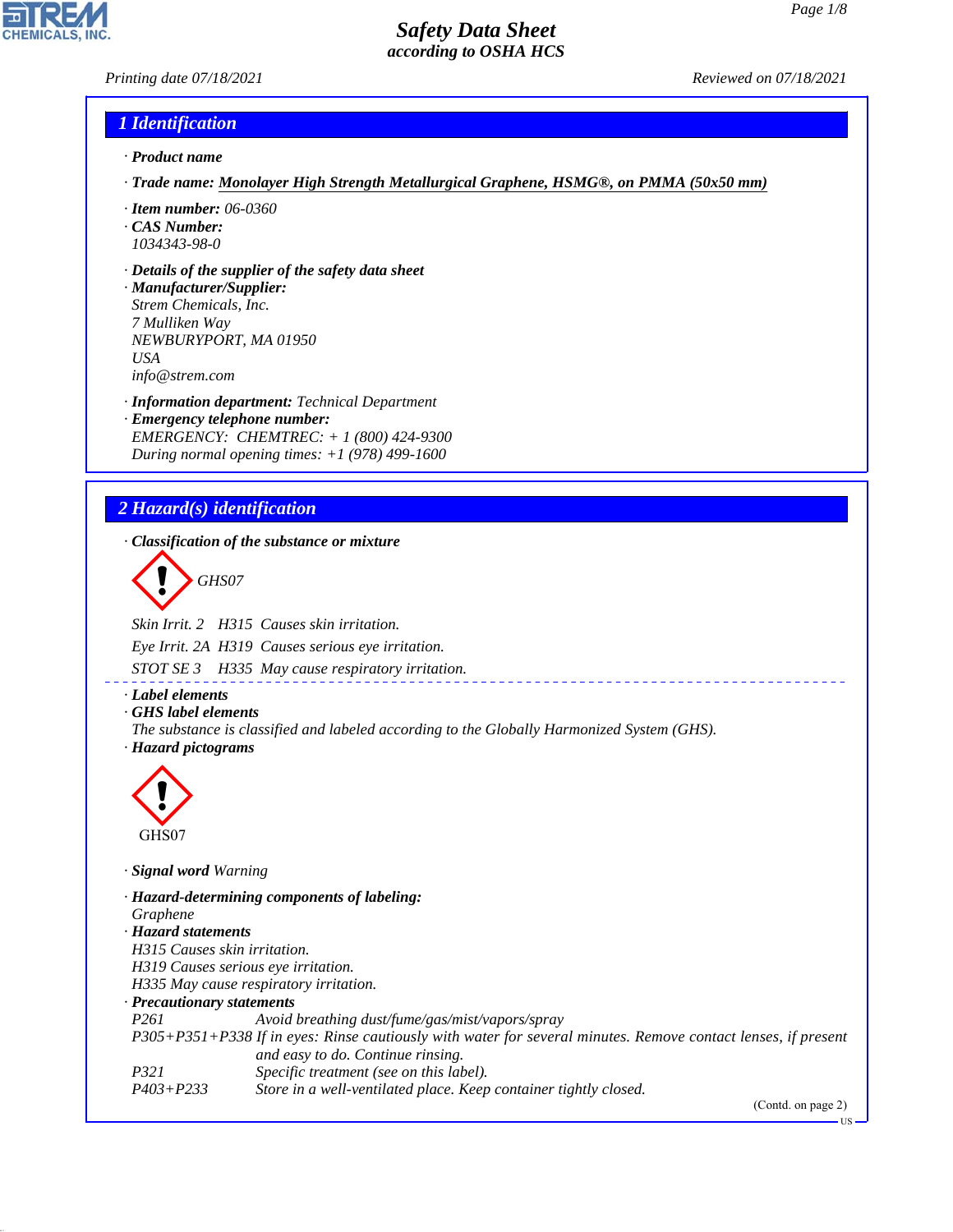

#### *3 Composition/information on ingredients*

- *· Chemical characterization: Substances*
- *· CAS No. Description*
- *1034343-98-0 Graphene*

# *4 First-aid measures*

- *· Description of first aid measures*
- *· General information: Immediately remove any clothing soiled by the product.*
- *· After inhalation: In case of unconsciousness place patient stably in side position for transportation.*
- *· After skin contact: Immediately wash with water and soap and rinse thoroughly.*
- *· After eye contact:*
- *Rinse opened eye for several minutes under running water. If symptoms persist, consult a doctor.*
- *· After swallowing: If symptoms persist consult doctor.*
- *· Information for doctor:*
- *· Most important symptoms and effects, both acute and delayed No further relevant information available.*
- *· Indication of any immediate medical attention and special treatment needed No further relevant information available.*

# *5 Fire-fighting measures*

- *· Extinguishing media*
- *· Suitable extinguishing agents: Use fire fighting measures that suit the environment.*
- *· Special hazards arising from the substance or mixture No further relevant information available.*
- *· Advice for firefighters*

44.1.1

*· Protective equipment: No special measures required.*

(Contd. on page 3)

US

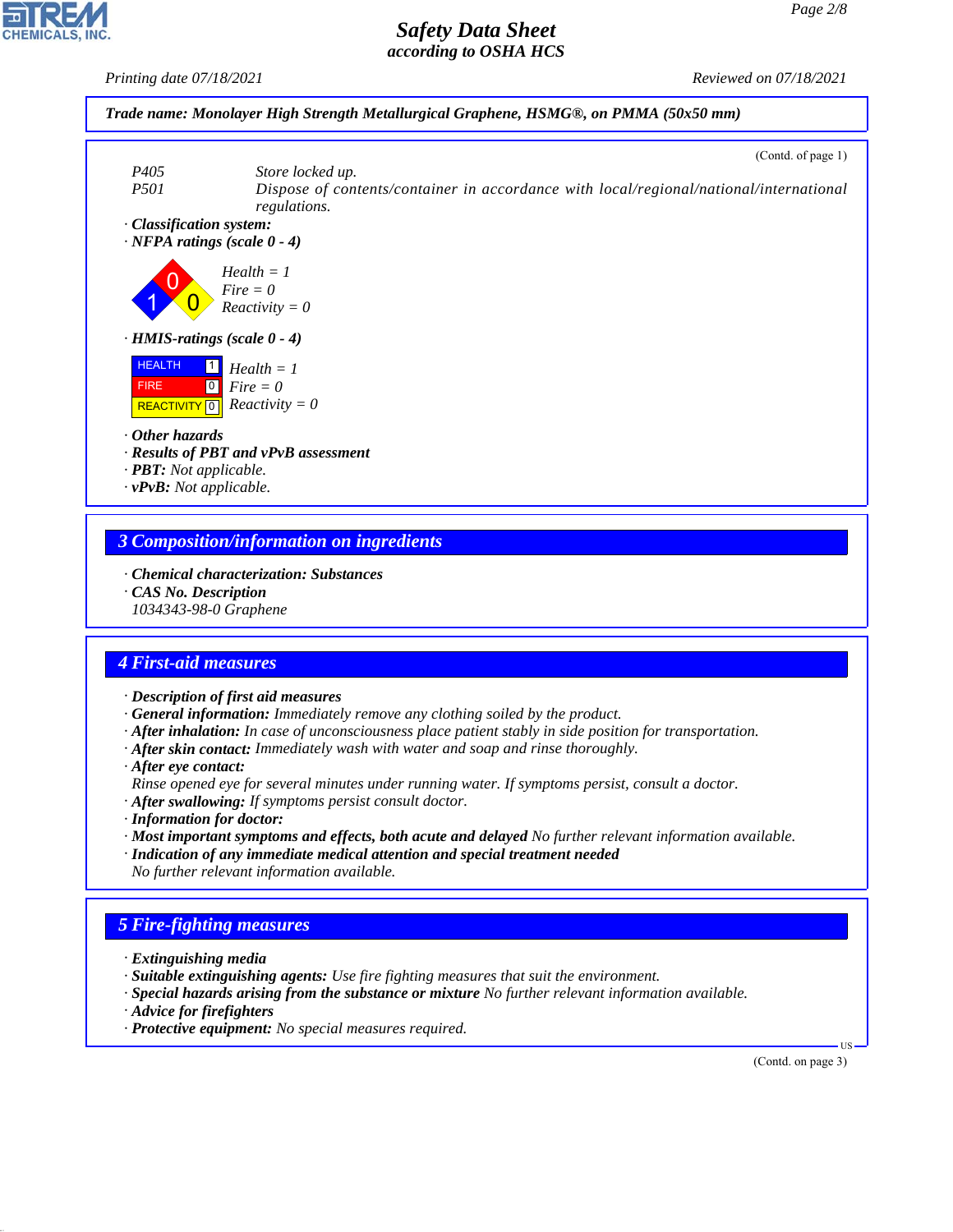*Printing date 07/18/2021 Reviewed on 07/18/2021*

#### *Trade name: Monolayer High Strength Metallurgical Graphene, HSMG®, on PMMA (50x50 mm)*

(Contd. of page 2)

#### *6 Accidental release measures*

- *· Personal precautions, protective equipment and emergency procedures Not required.*
- *· Environmental precautions: Do not allow to enter sewers/ surface or ground water.*
- *· Methods and material for containment and cleaning up: Dispose contaminated material as waste according to item 13. Ensure adequate ventilation.*
- *· Reference to other sections See Section 7 for information on safe handling.*
- *See Section 8 for information on personal protection equipment.*
- *See Section 13 for disposal information.*
- *· Protective Action Criteria for Chemicals*

*· PAC-1:*

*Substance is not listed.*

*· PAC-2:*

*Substance is not listed.*

*· PAC-3:*

*Substance is not listed.*

#### *7 Handling and storage*

*· Handling:*

- *· Precautions for safe handling Ensure good ventilation/exhaustion at the workplace.*
- *· Information about protection against explosions and fires: No special measures required.*
- *· Conditions for safe storage, including any incompatibilities*

*· Storage:*

- *· Requirements to be met by storerooms and receptacles: No special requirements.*
- *· Information about storage in one common storage facility: Not required.*
- *· Further information about storage conditions: Keep receptacle tightly sealed.*
- *· Specific end use(s) No further relevant information available.*

#### *8 Exposure controls/personal protection*

- *· Additional information about design of technical systems: No further data; see item 7.*
- *· Control parameters*
- *· Components with limit values that require monitoring at the workplace: Not required.*
- *· Additional information: The lists that were valid during the creation were used as basis.*
- *· Exposure controls*

44.1.1

- *· Personal protective equipment:*
- *· General protective and hygienic measures: Keep away from foodstuffs, beverages and feed. Immediately remove all soiled and contaminated clothing. Wash hands before breaks and at the end of work. Avoid contact with the eyes and skin.*
- *· Breathing equipment: A NIOSH approved respirator in accordance with 29 CFR 1910.134.*

(Contd. on page 4)



US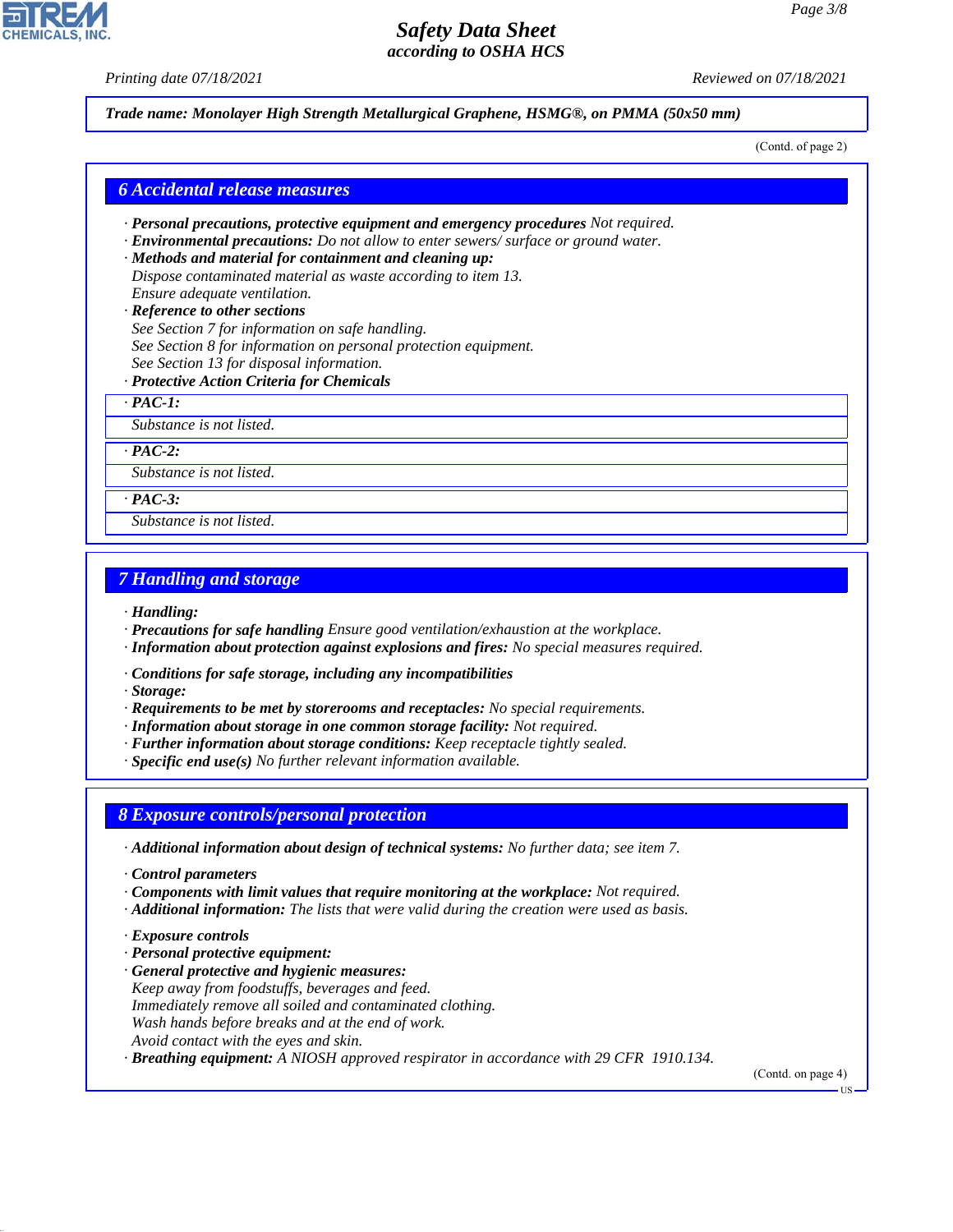(Contd. of page 3)

# *Safety Data Sheet according to OSHA HCS*

**CHEMICALS, INC** 

*Printing date 07/18/2021 Reviewed on 07/18/2021*

*Trade name: Monolayer High Strength Metallurgical Graphene, HSMG®, on PMMA (50x50 mm)*

*· Protection of hands:*



\_S*Protective gloves*

*The glove material has to be impermeable and resistant to the product/ the substance/ the preparation. Due to missing tests no recommendation to the glove material can be given for the product/ the preparation/ the chemical mixture.*

*Selection of the glove material on consideration of the penetration times, rates of diffusion and the degradation*

*· Material of gloves*

*The selection of the suitable gloves does not only depend on the material, but also on further marks of quality and varies from manufacturer to manufacturer.*

*· Penetration time of glove material*

*The exact break through time has to be found out by the manufacturer of the protective gloves and has to be observed.*

*· Eye protection:*



44.1.1

\_R*Tightly sealed goggles*

| · Information on basic physical and chemical properties<br><b>General Information</b>                     |                                               |
|-----------------------------------------------------------------------------------------------------------|-----------------------------------------------|
| $\cdot$ Appearance:                                                                                       |                                               |
| Form:                                                                                                     | Foil                                          |
| Color:                                                                                                    | Transparent                                   |
| $\cdot$ Odor:                                                                                             | <i><u><b>Odorless</b></u></i>                 |
| · Odor threshold:                                                                                         | Not determined.                               |
| $\cdot$ pH-value:                                                                                         | Not applicable.                               |
| $\cdot$ Change in condition<br><b>Melting point/Melting range:</b><br><b>Boiling point/Boiling range:</b> | Undetermined.<br>Undetermined.                |
| · Flash point:                                                                                            | Not applicable.                               |
| · Flammability (solid, gaseous):                                                                          | Not determined.                               |
| · Ignition temperature:                                                                                   |                                               |
| <b>Decomposition temperature:</b>                                                                         | Not determined.                               |
| $\cdot$ Auto igniting:                                                                                    | Not determined.                               |
| · Danger of explosion:                                                                                    | Product does not present an explosion hazard. |
| <b>Explosion limits:</b>                                                                                  |                                               |
| Lower:                                                                                                    | Not determined.                               |
| <b>Upper:</b>                                                                                             | Not determined.                               |
| · Vapor pressure:                                                                                         | Not applicable.                               |
| $\cdot$ Density:                                                                                          | Not determined.                               |
| · Relative density                                                                                        | Not determined.                               |

**US**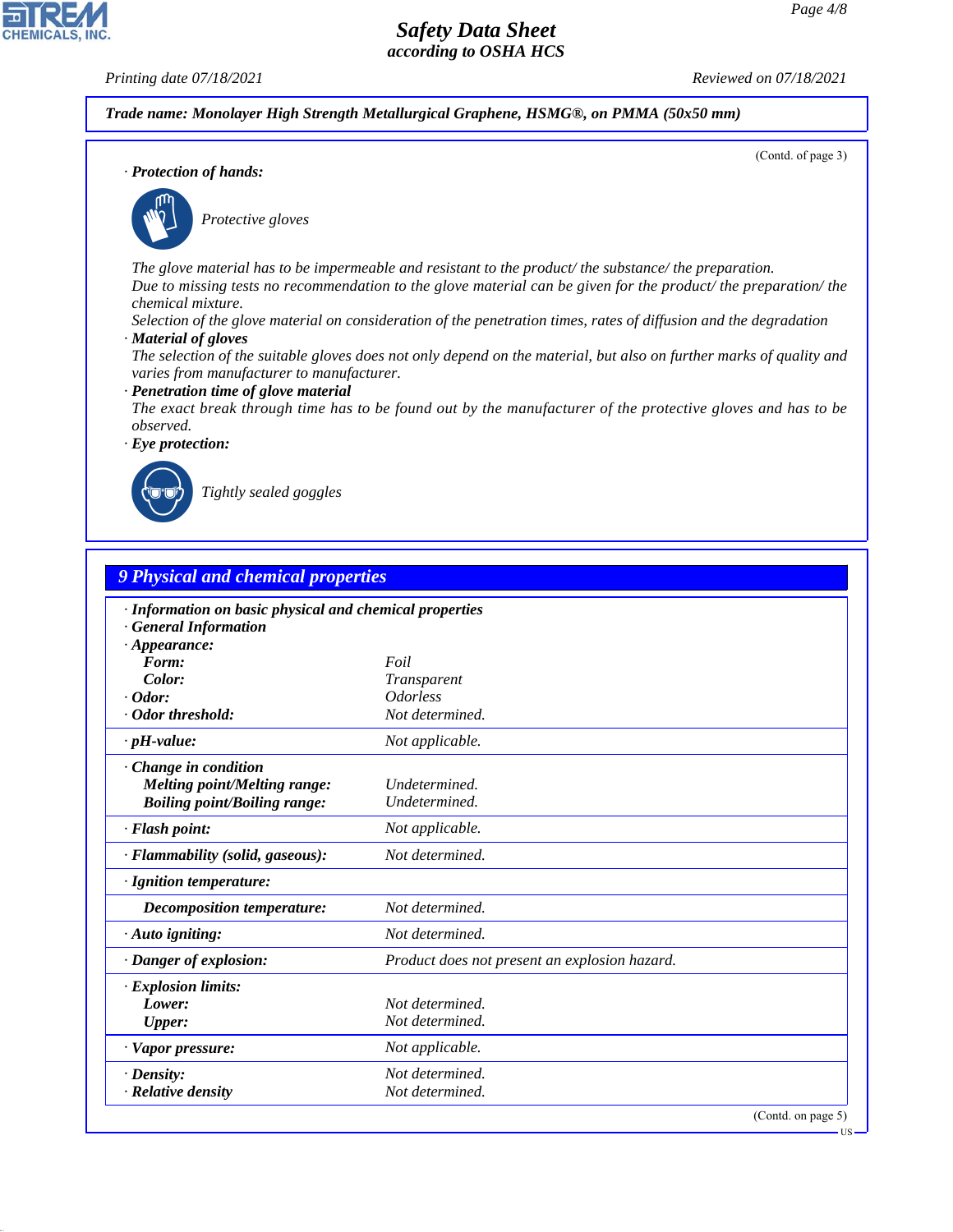*Printing date 07/18/2021 Reviewed on 07/18/2021*

#### *Trade name: Monolayer High Strength Metallurgical Graphene, HSMG®, on PMMA (50x50 mm)*

|                                                            |                                            | (Contd. of page 4) |
|------------------------------------------------------------|--------------------------------------------|--------------------|
| · Vapor density                                            | Not applicable.                            |                    |
| $\cdot$ Evaporation rate                                   | Not applicable.                            |                    |
| $\cdot$ Solubility in / Miscibility with                   |                                            |                    |
| Water:                                                     | <i>Insoluble.</i>                          |                    |
| · Partition coefficient (n-octanol/water): Not determined. |                                            |                    |
| · Viscosity:                                               |                                            |                    |
| Dynamic:                                                   | Not applicable.                            |                    |
| Kinematic:                                                 | Not applicable.                            |                    |
| · Solvent content:                                         |                                            |                    |
| Organic solvents:                                          | $0.0\,\%$                                  |                    |
| <b>VOC</b> content:                                        | 0.0 g/l / 0.00 lb/gl                       |                    |
| $\cdot$ Other information                                  | No further relevant information available. |                    |

### *10 Stability and reactivity*

*· Reactivity No further relevant information available.*

- *· Chemical stability*
- *· Thermal decomposition / conditions to be avoided: No decomposition if used according to specifications.*
- *· Possibility of hazardous reactions No dangerous reactions known.*
- *· Conditions to avoid No further relevant information available.*
- *· Incompatible materials: No further relevant information available.*
- *· Hazardous decomposition products: No dangerous decomposition products known.*

# *11 Toxicological information*

- *· Information on toxicological effects*
- *· Acute toxicity:*
- *· Primary irritant effect:*
- *· on the skin: Irritant to skin and mucous membranes.*
- *· on the eye: Irritating effect.*
- *· Sensitization: No sensitizing effects known.*
- *· Additional toxicological information:*
- *· Carcinogenic categories*
- *· IARC (International Agency for Research on Cancer)*

*Substance is not listed.*

*· NTP (National Toxicology Program)*

*Substance is not listed.*

*· OSHA-Ca (Occupational Safety & Health Administration)*

*Substance is not listed.*

### *12 Ecological information*

*· Toxicity*

44.1.1

- *· Aquatic toxicity: No further relevant information available.*
- *· Persistence and degradability No further relevant information available.*

(Contd. on page 6)

US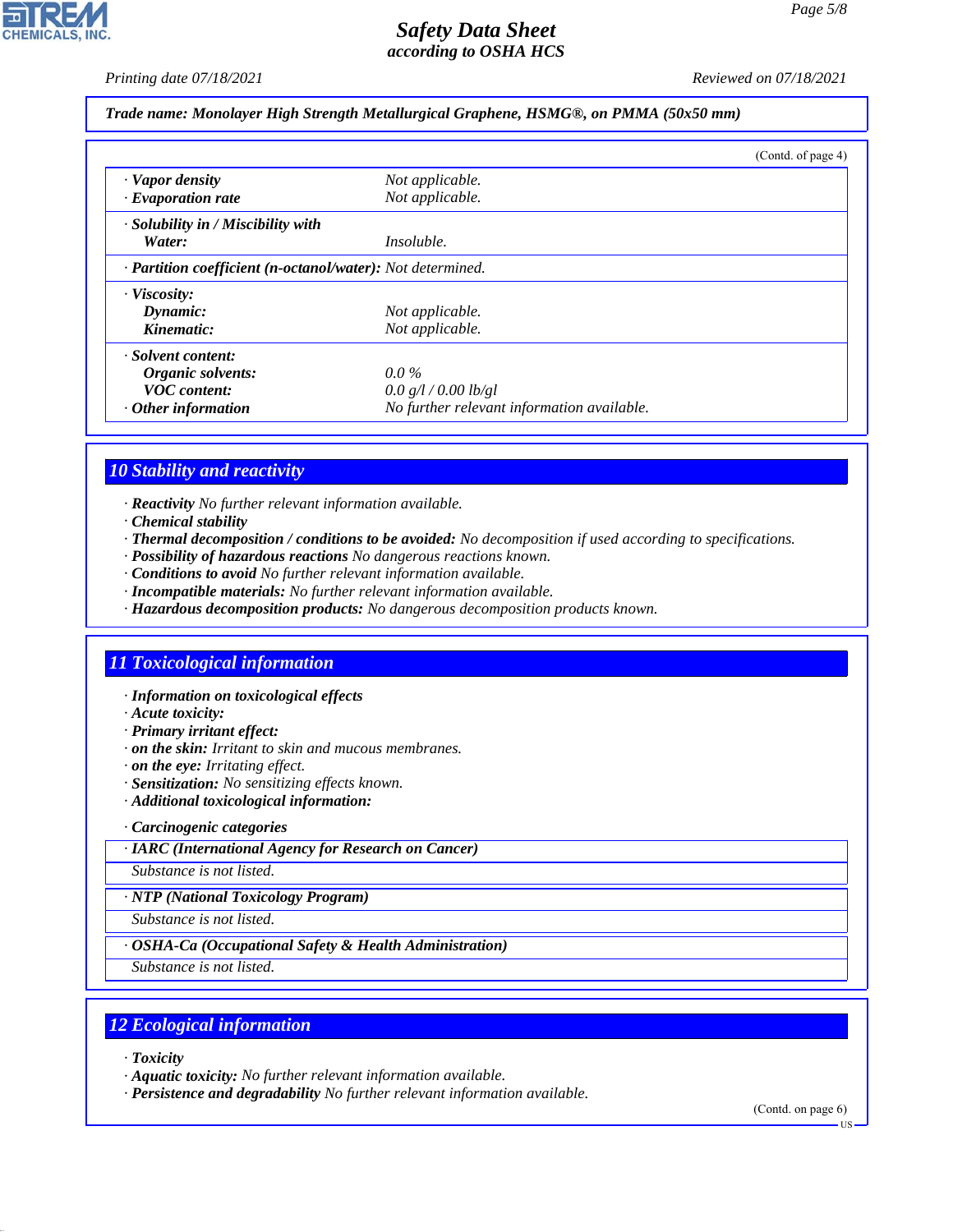*Printing date 07/18/2021 Reviewed on 07/18/2021*

(Contd. of page 5)

*Trade name: Monolayer High Strength Metallurgical Graphene, HSMG®, on PMMA (50x50 mm)*

*· Behavior in environmental systems:*

*· Bioaccumulative potential No further relevant information available.*

*· Mobility in soil No further relevant information available.*

*· Additional ecological information:*

*· General notes:*

*Water hazard class 1 (Self-assessment): slightly hazardous for water*

*Do not allow undiluted product or large quantities of it to reach ground water, water course or sewage system.*

*· Results of PBT and vPvB assessment*

*· PBT: Not applicable.*

*· vPvB: Not applicable.*

*· Other adverse effects No further relevant information available.*

### *13 Disposal considerations*

*· Waste treatment methods*

*· Recommendation:*

*Must not be disposed of together with household garbage. Do not allow product to reach sewage system.*

- *· Uncleaned packagings:*
- *· Recommendation: Disposal must be made according to official regulations.*

| <b>14 Transport information</b>                                                     |                 |
|-------------------------------------------------------------------------------------|-----------------|
| $\cdot$ UN-Number<br>· DOT, ADN, IMDG, IATA                                         | not regulated   |
| $\cdot$ UN proper shipping name<br>· DOT, ADN, IMDG, IATA                           | not regulated   |
| $\cdot$ Transport hazard class(es)                                                  |                 |
| · DOT, ADN, IMDG, IATA<br>· Class                                                   | not regulated   |
| · Packing group<br>· DOT, IMDG, IATA                                                | not regulated   |
| · Environmental hazards:                                                            | Not applicable. |
| $\cdot$ Special precautions for user                                                | Not applicable. |
| · Transport in bulk according to Annex II of<br><b>MARPOL73/78 and the IBC Code</b> | Not applicable. |
| · UN "Model Regulation":                                                            | not regulated   |

# *15 Regulatory information*

*· Safety, health and environmental regulations/legislation specific for the substance or mixture · Sara*

*· Section 355 (extremely hazardous substances):*

*Substance is not listed.*

44.1.1

(Contd. on page 7)



US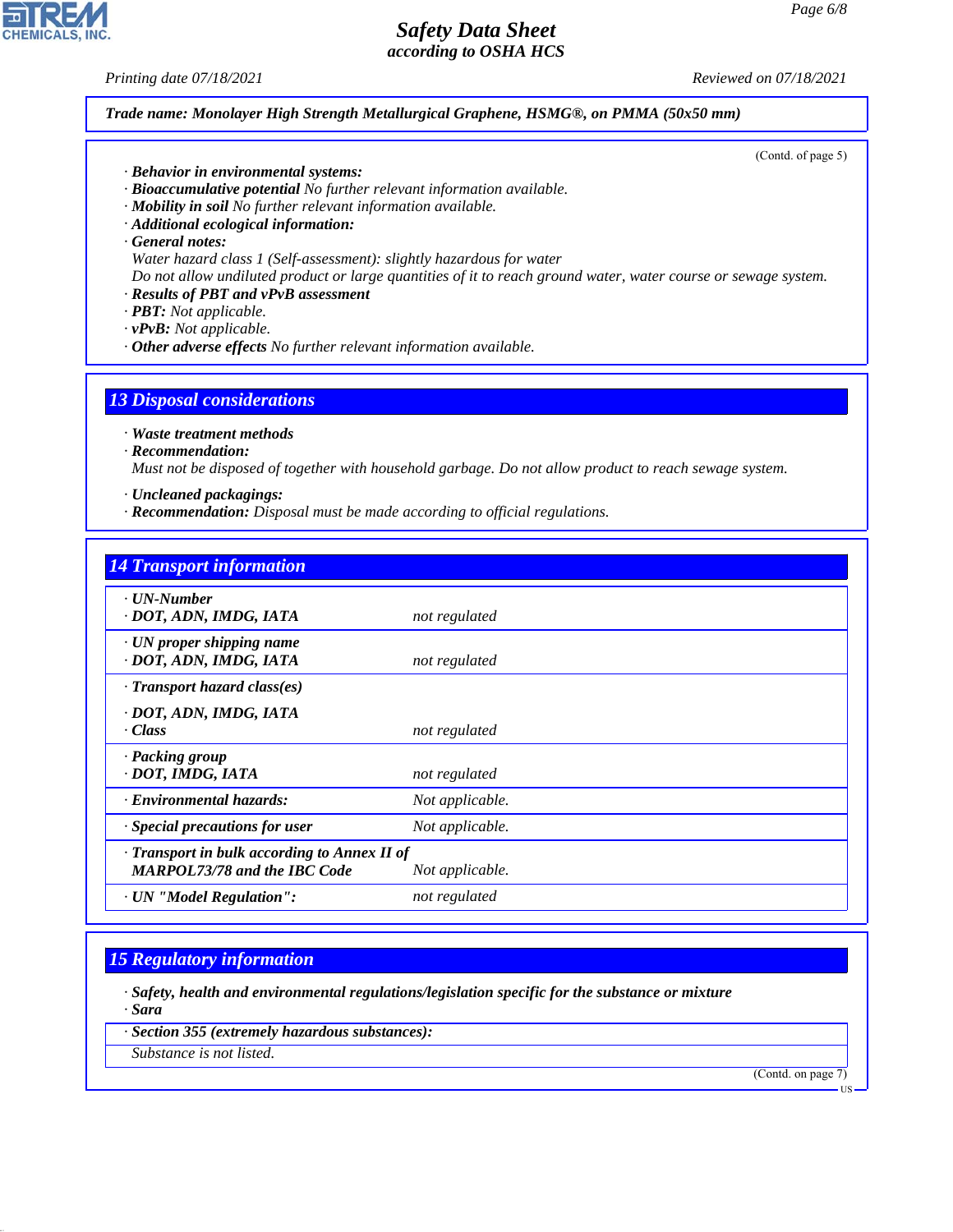CHEMICALS, INC.

*Printing date 07/18/2021 Reviewed on 07/18/2021*

|                                           | (Contd. of page 6)                                                                                            |
|-------------------------------------------|---------------------------------------------------------------------------------------------------------------|
|                                           | · Section 313 (Specific toxic chemical listings):                                                             |
| Substance is not listed.                  |                                                                                                               |
|                                           | · TSCA (Toxic Substances Control Act):                                                                        |
| Substance is not listed.                  |                                                                                                               |
| $\cdot$ Proposition 65                    |                                                                                                               |
|                                           | Chemicals known to cause cancer:                                                                              |
| Substance is not listed.                  |                                                                                                               |
|                                           | · Chemicals known to cause reproductive toxicity for females:                                                 |
| Substance is not listed.                  |                                                                                                               |
|                                           | Chemicals known to cause reproductive toxicity for males:                                                     |
| Substance is not listed.                  |                                                                                                               |
|                                           | Chemicals known to cause developmental toxicity:                                                              |
| Substance is not listed.                  |                                                                                                               |
|                                           |                                                                                                               |
| · Carcinogenic categories                 |                                                                                                               |
|                                           | · EPA (Environmental Protection Agency)                                                                       |
| Substance is not listed.                  |                                                                                                               |
|                                           | · TLV (Threshold Limit Value established by ACGIH)                                                            |
| Substance is not listed.                  |                                                                                                               |
|                                           | · NIOSH-Ca (National Institute for Occupational Safety and Health)                                            |
| Substance is not listed.                  |                                                                                                               |
| GHS label elements<br>· Hazard pictograms | The substance is classified and labeled according to the Globally Harmonized System (GHS).                    |
| GHS07                                     |                                                                                                               |
| · <b>Signal word</b> Warning              |                                                                                                               |
| Graphene                                  | · Hazard-determining components of labeling:                                                                  |
| · Hazard statements                       |                                                                                                               |
| H315 Causes skin irritation.              |                                                                                                               |
|                                           | H319 Causes serious eye irritation.<br>H335 May cause respiratory irritation.                                 |
| · Precautionary statements                |                                                                                                               |
| P261                                      | Avoid breathing dust/fume/gas/mist/vapors/spray                                                               |
|                                           | P305+P351+P338 If in eyes: Rinse cautiously with water for several minutes. Remove contact lenses, if present |
|                                           | and easy to do. Continue rinsing.                                                                             |
| <i>P321</i><br>$P403 + P233$              | Specific treatment (see on this label).<br>Store in a well-ventilated place. Keep container tightly closed.   |
| P405                                      | Store locked up.                                                                                              |
|                                           |                                                                                                               |

*· National regulations:*

44.1.1

*· Water hazard class: Water hazard class 1 (Self-assessment): slightly hazardous for water.*